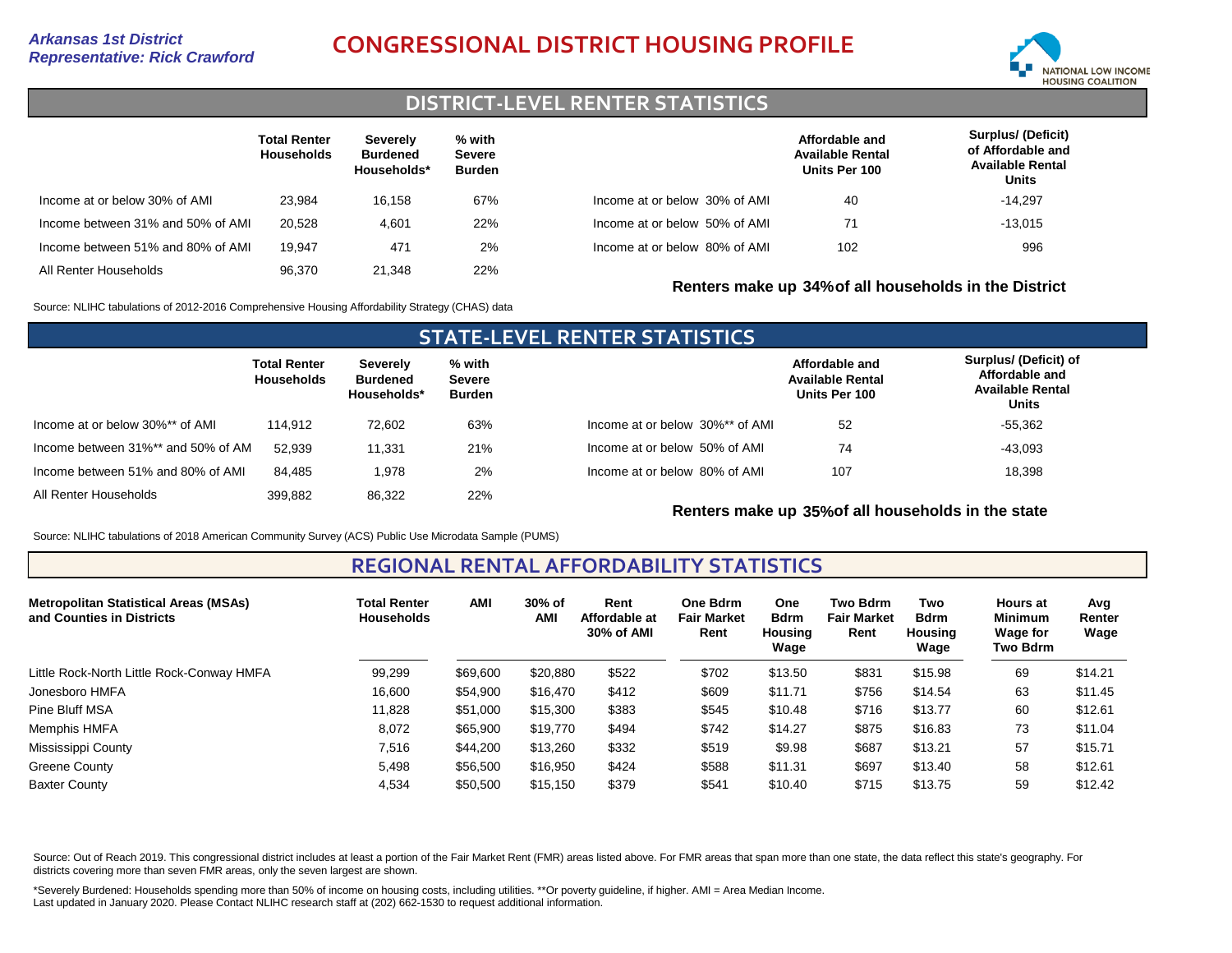# *Representative: French Hill* **CONGRESSIONAL DISTRICT HOUSING PROFILE**



# **DISTRICT-LEVEL RENTER STATISTICS**

|                                   | <b>Total Renter</b><br><b>Households</b> | Severely<br><b>Burdened</b><br>Households* | % with<br><b>Severe</b><br><b>Burden</b> |                               | Affordable and<br><b>Available Rental</b><br>Units Per 100 | <b>Surplus/ (Deficit)</b><br>of Affordable and<br><b>Available Rental</b><br>Units |
|-----------------------------------|------------------------------------------|--------------------------------------------|------------------------------------------|-------------------------------|------------------------------------------------------------|------------------------------------------------------------------------------------|
| Income at or below 30% of AMI     | 25.130                                   | 19.166                                     | 76%                                      | Income at or below 30% of AMI | 32                                                         | -17,106                                                                            |
| Income between 31% and 50% of AMI | 19.462                                   | 5.217                                      | 27%                                      | Income at or below 50% of AMI | 77                                                         | $-10.209$                                                                          |
| Income between 51% and 80% of AMI | 22.764                                   | 749                                        | 3%                                       | Income at or below 80% of AMI | 111                                                        | 7.425                                                                              |
| All Renter Households             | 103.685                                  | 25,359                                     | 24%                                      |                               | Renters make up 36% of all households in the District      |                                                                                    |

Source: NLIHC tabulations of 2012-2016 Comprehensive Housing Affordability Strategy (CHAS) data

### **STATE-LEVEL RENTER STATISTICS Total Renter Households Severely Burdened Households\* % with Severe Burden** Income at or below 30%\*\* of AMI Income between 31%\*\* and 50% of AMI All Renter Households 114,912 52,939 399,882 72,602 11,331 86,322 63% 21% 22% Income between 51% and 80% of AMI 84,485 1,978 2% Income at or below 30%\*\* of AMI Income at or below 50% of AMI Income at or below 80% of AMI **Affordable and Available Rental Units Per 100 Surplus/ (Deficit) of Affordable and Available Rental Units** 52 107 74 18,398 -43,093 -55,362

**Renters make up 35%of all households in the state**

Source: NLIHC tabulations of 2018 American Community Survey (ACS) Public Use Microdata Sample (PUMS)

### **REGIONAL RENTAL AFFORDABILITY STATISTICS**

| <b>Metropolitan Statistical Areas (MSAs)</b><br>and Counties in Districts | <b>Total Renter</b><br><b>Households</b> | <b>AMI</b> | 30% of<br><b>AMI</b> | Rent<br>Affordable at<br>30% of AMI | One Bdrm<br><b>Fair Market</b><br>Rent | One<br><b>Bdrm</b><br><b>Housing</b><br>Wage | <b>Two Bdrm</b><br><b>Fair Market</b><br>Rent | Two<br><b>Bdrm</b><br><b>Housing</b><br>Wage | <b>Hours at</b><br><b>Minimum</b><br><b>Wage for</b><br>Two Bdrm | Avg<br>Renter<br>Wage |
|---------------------------------------------------------------------------|------------------------------------------|------------|----------------------|-------------------------------------|----------------------------------------|----------------------------------------------|-----------------------------------------------|----------------------------------------------|------------------------------------------------------------------|-----------------------|
| Little Rock-North Little Rock-Conway HMFA                                 | 99,299                                   | \$69,600   | \$20,880             | \$522                               | \$702                                  | \$13.50                                      | \$831                                         | \$15.98                                      | 69                                                               | \$14.21               |
| White County                                                              | 9,585                                    | \$56,200   | \$16,860             | \$422                               | \$536                                  | \$10.31                                      | \$689                                         | \$13.25                                      | 57                                                               | \$11.04               |
| Conway County                                                             | 2,382                                    | \$53,600   | \$16,080             | \$402                               | \$510                                  | \$9.81                                       | \$675                                         | \$12.98                                      | 56                                                               | \$10.15               |
| Van Buren County                                                          | 579،،                                    | \$48,700   | \$14,610             | \$365                               | \$491                                  | \$9.44                                       | \$650                                         | \$12.50                                      | 54                                                               | \$10.31               |

Source: Out of Reach 2019. This congressional district includes at least a portion of the Fair Market Rent (FMR) areas listed above. For FMR areas that span more than one state, the data reflect this state's geography. For districts covering more than seven FMR areas, only the seven largest are shown.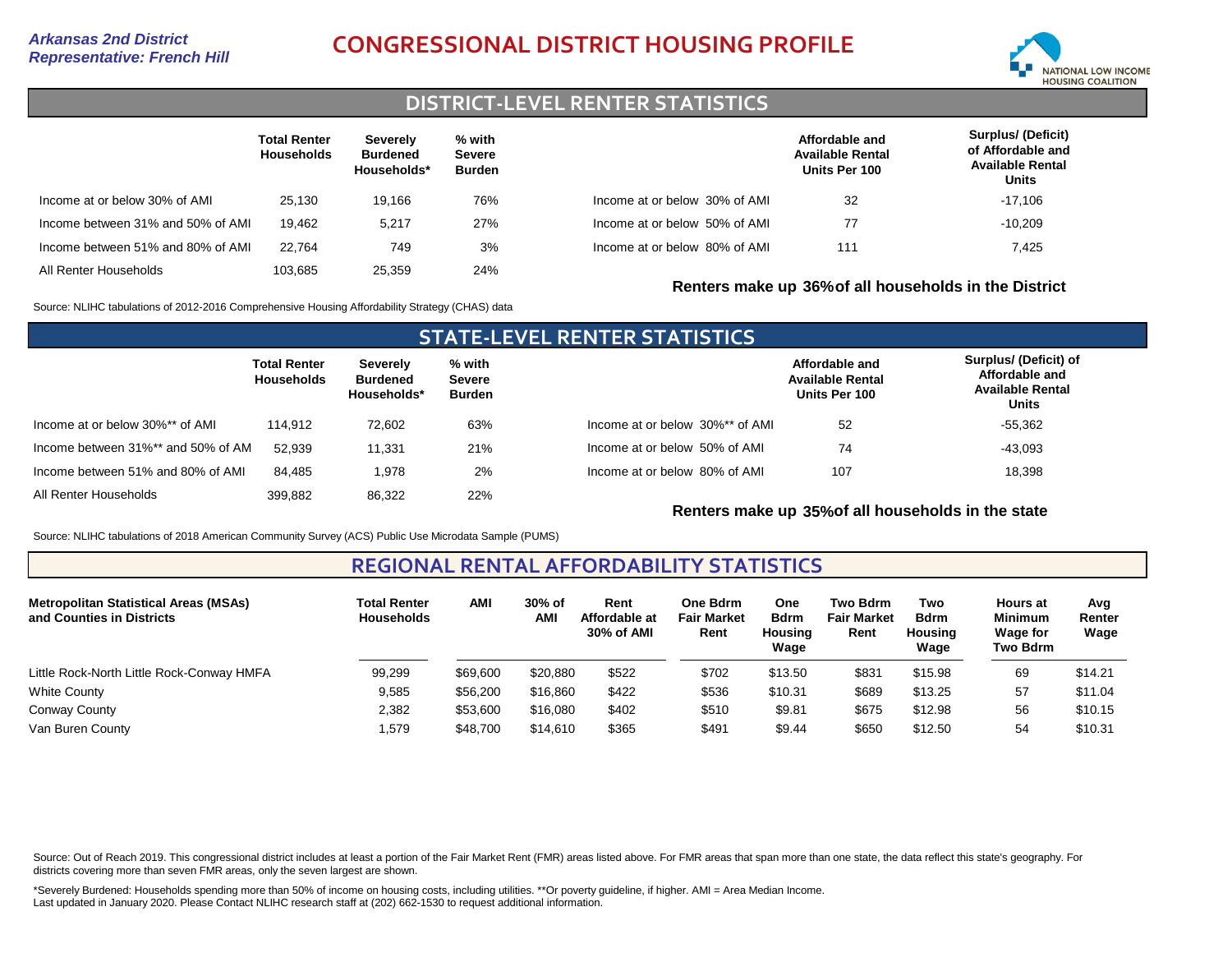# *Representative: Steve Womack* **CONGRESSIONAL DISTRICT HOUSING PROFILE**



# **DISTRICT-LEVEL RENTER STATISTICS**

|                                   | <b>Total Renter</b><br><b>Households</b> | <b>Severely</b><br><b>Burdened</b><br>Households* | % with<br><b>Severe</b><br><b>Burden</b> |                               | Affordable and<br><b>Available Rental</b><br>Units Per 100 | <b>Surplus/ (Deficit)</b><br>of Affordable and<br><b>Available Rental</b><br>Units |
|-----------------------------------|------------------------------------------|---------------------------------------------------|------------------------------------------|-------------------------------|------------------------------------------------------------|------------------------------------------------------------------------------------|
| Income at or below 30% of AMI     | 23.270                                   | 17.295                                            | 74%                                      | Income at or below 30% of AMI | 25                                                         | $-17,438$                                                                          |
| Income between 31% and 50% of AMI | 20.265                                   | 4.484                                             | 22%                                      | Income at or below 50% of AMI | 66                                                         | $-14,967$                                                                          |
| Income between 51% and 80% of AMI | 24.864                                   | 511                                               | 2%                                       | Income at or below 80% of AMI | 99                                                         | -475                                                                               |
| All Renter Households             | 107.977                                  | 22.494                                            | 21%                                      |                               | Renters make up 37% of all households in the District      |                                                                                    |

Source: NLIHC tabulations of 2012-2016 Comprehensive Housing Affordability Strategy (CHAS) data

| <b>STATE-LEVEL RENTER STATISTICS</b> |                                   |                                            |                                   |                                 |                                                            |                                                                                    |  |  |  |  |  |  |
|--------------------------------------|-----------------------------------|--------------------------------------------|-----------------------------------|---------------------------------|------------------------------------------------------------|------------------------------------------------------------------------------------|--|--|--|--|--|--|
|                                      | <b>Total Renter</b><br>Households | Severely<br><b>Burdened</b><br>Households* | % with<br><b>Severe</b><br>Burden |                                 | Affordable and<br><b>Available Rental</b><br>Units Per 100 | Surplus/ (Deficit) of<br>Affordable and<br><b>Available Rental</b><br><b>Units</b> |  |  |  |  |  |  |
| Income at or below 30%** of AMI      | 114.912                           | 72.602                                     | 63%                               | Income at or below 30%** of AMI | 52                                                         | $-55.362$                                                                          |  |  |  |  |  |  |
| Income between 31%** and 50% of AM   | 52.939                            | 11.331                                     | 21%                               | Income at or below 50% of AMI   | 74                                                         | $-43.093$                                                                          |  |  |  |  |  |  |
| Income between 51% and 80% of AMI    | 84.485                            | 1,978                                      | 2%                                | Income at or below 80% of AMI   | 107                                                        | 18,398                                                                             |  |  |  |  |  |  |
| All Renter Households                | 399.882                           | 86.322                                     | 22%                               |                                 |                                                            |                                                                                    |  |  |  |  |  |  |

### **Renters make up 35%of all households in the state**

Source: NLIHC tabulations of 2018 American Community Survey (ACS) Public Use Microdata Sample (PUMS)

### **REGIONAL RENTAL AFFORDABILITY STATISTICS**

| <b>Metropolitan Statistical Areas (MSAs)</b><br>and Counties in Districts | <b>Total Renter</b><br><b>Households</b> | AMI      | 30% of<br>AMI | Rent<br>Affordable at<br>30% of AMI | <b>One Bdrm</b><br><b>Fair Market</b><br>Rent | <b>One</b><br><b>Bdrm</b><br>Housing<br>Wage | <b>Two Bdrm</b><br><b>Fair Market</b><br>Rent | Two<br><b>Bdrm</b><br>Housina<br>Wage | <b>Hours at</b><br><b>Minimum</b><br><b>Wage for</b><br>Two Bdrm | Avg<br>Renter<br>Wage |
|---------------------------------------------------------------------------|------------------------------------------|----------|---------------|-------------------------------------|-----------------------------------------------|----------------------------------------------|-----------------------------------------------|---------------------------------------|------------------------------------------------------------------|-----------------------|
| Fayetteville-Springdale-Rogers HMFA                                       | 71,515                                   | \$69,900 | \$20,970      | \$524                               | \$586                                         | \$11.27                                      | \$758                                         | \$14.58                               | 63                                                               | \$17.92               |
| Fort Smith HMFA                                                           | 26,038                                   | \$52,900 | \$15,870      | \$397                               | \$529                                         | \$10.17                                      | \$700                                         | \$13.46                               | 58                                                               | \$12.66               |
| Pope County                                                               | 7,636                                    | \$53,600 | \$16,080      | \$402                               | \$528                                         | \$10.15                                      | \$698                                         | \$13.42                               | 58                                                               | \$12.83               |
| Boone County                                                              | 4.158                                    | \$47.700 | \$14,310      | \$358                               | \$492                                         | \$9.46                                       | \$651                                         | \$12.52                               | 54                                                               | \$12.40               |
| Carroll County                                                            | 2,434                                    | \$52,800 | \$15.840      | \$396                               | \$499                                         | \$9.60                                       | \$660                                         | \$12.69                               | 55                                                               | \$9.80                |
| <b>Marion County</b>                                                      | 1.439                                    | \$44,900 | \$13,470      | \$337                               | \$528                                         | \$10.15                                      | \$650                                         | \$12.50                               | 54                                                               | \$7.91                |
| <b>Searcy County</b>                                                      | 687                                      | \$44,300 | \$13,290      | \$332                               | \$495                                         | \$9.52                                       | \$650                                         | \$12.50                               | 54                                                               | \$5.93                |

Source: Out of Reach 2019. This congressional district includes at least a portion of the Fair Market Rent (FMR) areas listed above. For FMR areas that span more than one state, the data reflect this state's geography. For districts covering more than seven FMR areas, only the seven largest are shown.